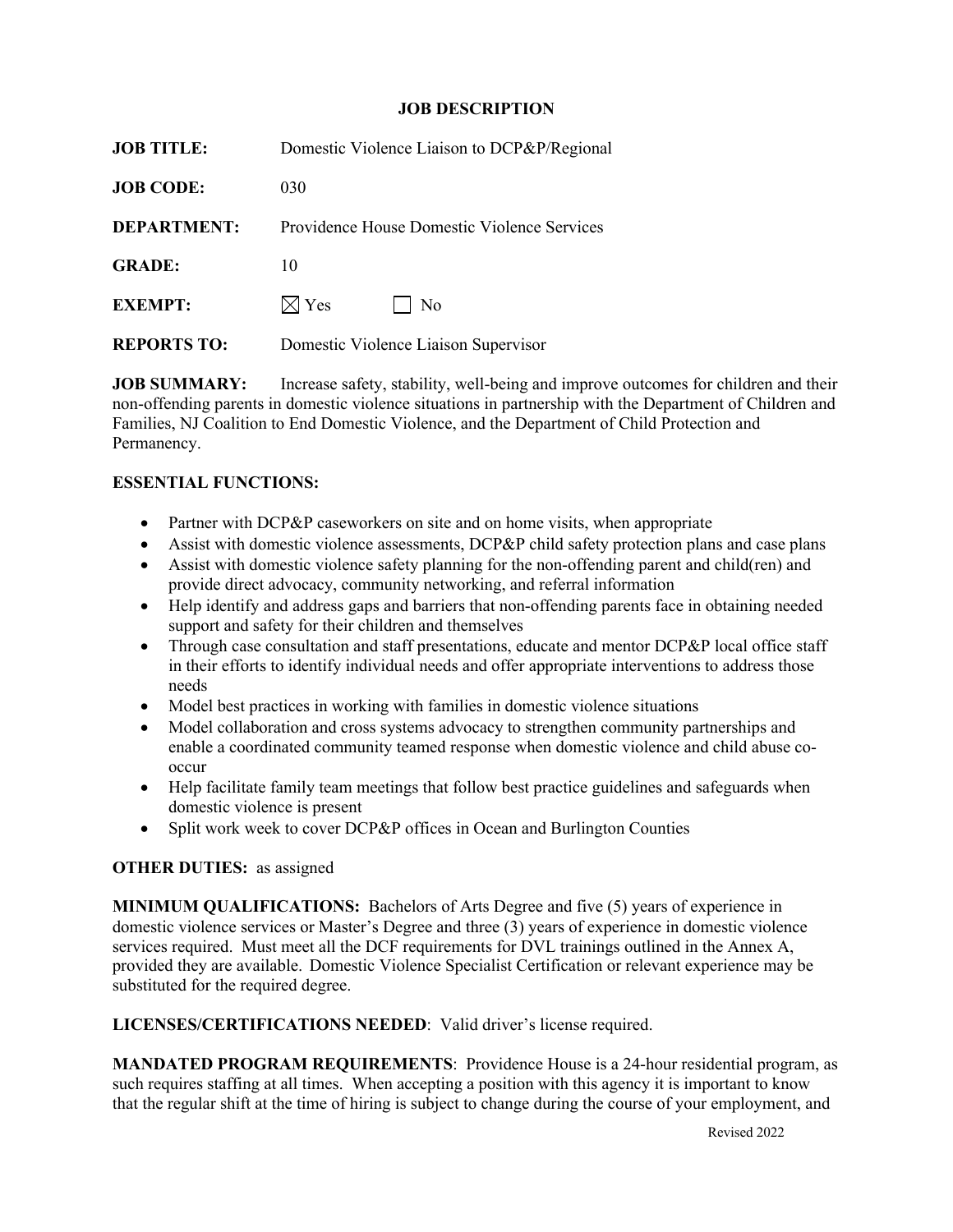that at times of staff emergencies or special events you may be required to fill shifts other than (instead of) your regular shift. This may include holidays.

**DISCLAIMER CLAUSE:** The above statements are intended to describe the general nature and level of the work being performed by people assigned to this job. They are not an exhaustive list of all duties and responsibilities associated with it.

## **CHECKLIST OF GENERAL PHYSICAL REQUIREMENTS, PHYSICAL ACTIVITIES, WORKING CONDITIONS AND VISUAL ACUITY**

1. GENERAL PHYSICAL REQUIREMENTS: Please check the ONE description of general physical requirements that best describes the work requirements of the position.

> Sedentary work: Exerting up to 10 lbs of force occasionally. Sedentary work involves sitting most of the time.

 $\boxtimes$  Light work: Exerting up to 20 lbs of force occasionally.

Medium work: Exerting up to 50 lbs of force occasionally.

Heavy work: Exerting up to 100 lbs of force occasionally.

Very heavy work: Exerting in excess of 100 lbs of force occasionally.

| Please complete the following sections by putting X's in the appropriate boxes. |             |                  |                                         |             |                                                                                                                                  |          |  |
|---------------------------------------------------------------------------------|-------------|------------------|-----------------------------------------|-------------|----------------------------------------------------------------------------------------------------------------------------------|----------|--|
| In a 7 hour work day, this job requires: $R =$ Rarely                           |             | $F = Frequently$ | $O = Occasionally$<br>$C =$ Continually |             | (less than $0.625\%$ of time)<br>$(0.625\% - 30\% \text{ of time})$<br>$(31% - 68%$ of time)<br>$(69\% - 100\% \text{ of time})$ |          |  |
| 1. Physical Activities                                                          | $\mathbf R$ | $\overline{O}$   | F                                       | $\mathbf C$ | <b>NA</b>                                                                                                                        | Comments |  |
| Climbing                                                                        |             |                  |                                         |             | $\boxtimes$                                                                                                                      |          |  |
| Balancing                                                                       |             |                  | $\boxtimes$                             |             |                                                                                                                                  |          |  |
| Stooping/kneeling/crouching                                                     |             | $\boxtimes$      |                                         |             |                                                                                                                                  |          |  |
| Reaching                                                                        |             |                  |                                         | $\boxtimes$ |                                                                                                                                  |          |  |
| Standing                                                                        |             | $\boxtimes$      |                                         |             |                                                                                                                                  |          |  |
| Walking                                                                         |             |                  |                                         | $\boxtimes$ |                                                                                                                                  |          |  |
| Pushing/pulling                                                                 |             | $\boxtimes$      |                                         |             |                                                                                                                                  |          |  |
| Lifting                                                                         |             | $\boxtimes$      |                                         |             |                                                                                                                                  |          |  |
| Fingering/grasping                                                              |             |                  |                                         | $\boxtimes$ |                                                                                                                                  |          |  |
| Talking                                                                         |             |                  |                                         | $\boxtimes$ |                                                                                                                                  |          |  |
| Hearing                                                                         |             |                  |                                         | $\boxtimes$ |                                                                                                                                  |          |  |

Revised 2022